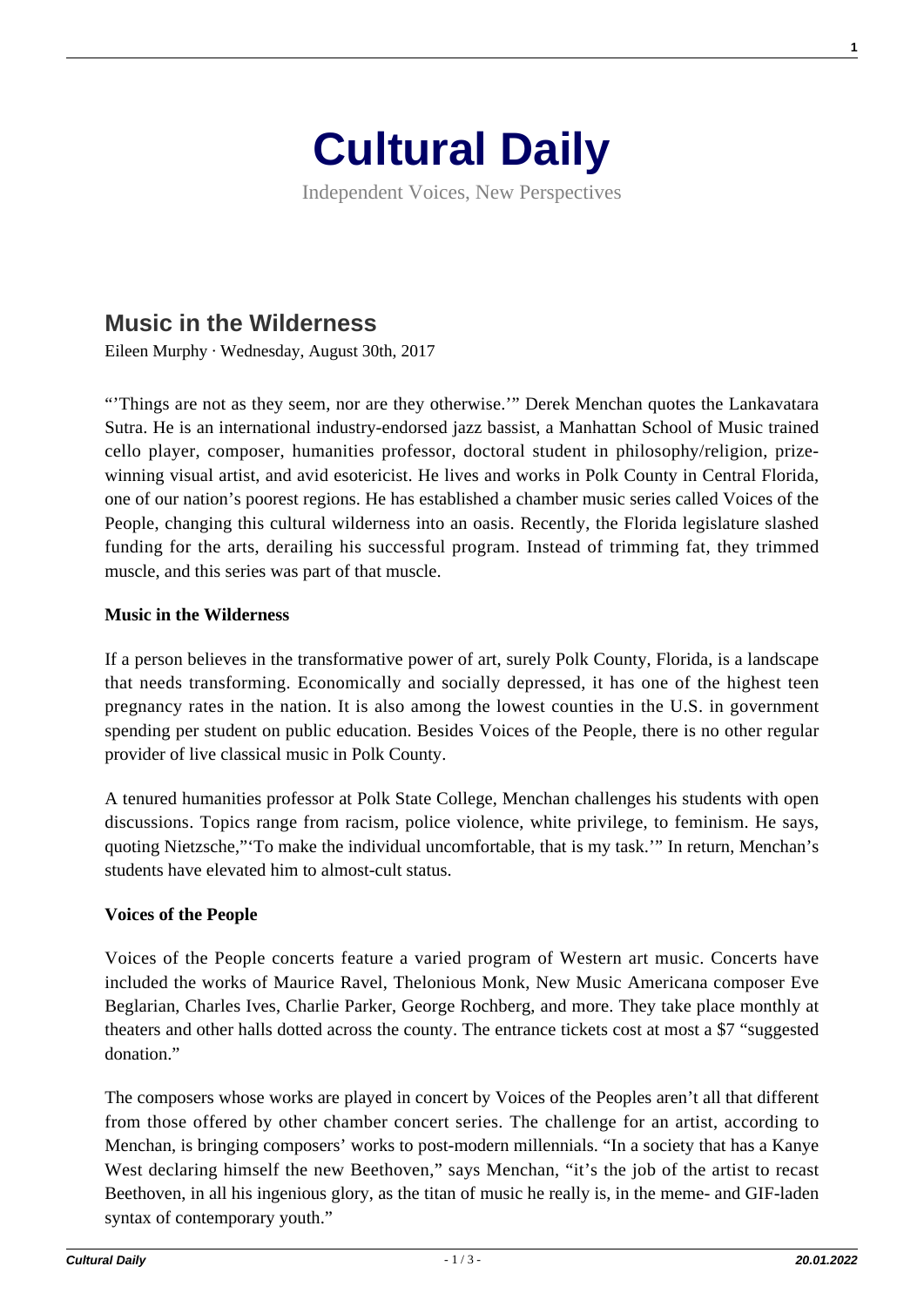**2**

Menchan always adds "think-piece" elements to Voices of the People concerts, giving them appeal on multiple levels. For example, this season's title is "Transfiguration." One of the more provocative concerts is going to be "AND GOD CREATED GREAT PAIN: Cognitive and Sonic Dissonance in Black Existentialism" (Polk State Winter Haven Arts Theatre, October 5, 2017, 7 p.m., suggested donation \$5). Menchan will play and lecture, adding a "meditation." A previous concert, "I Am the Greatest: Beethoven and the Muhammad Ali Syndrome," featured Beethoven string quartets, fight film footage of Ali, and Derek Menchan speaking on similarities in Beethoven and Ali's personalities. Voices of the People concerts have included breaks where musicians deconstructed the music they were performing, comparing and contrasting it to works of literature and visual art.

# **Funding**

Before this year, Polk State College funded Voices of the People, along with small donations from private benefactors. In summer 2017, the Florida legislature drastically cut state education funds earmarked for the arts. Funding for Voices of the People's fall 2017-spring 2018 concert season dried up. At this point, Menchan scrambled to downsize Voices of the People's financial commitments. He obtained donations to cover costs of the current season, but future seasons are not funded.

# **The Rise and Fall of Voices of the People and Transfiguration**

Arts programming everywhere is reeling from deep cuts. The story of the rise and fall of Voices of the People has surely been repeated in different variations across the country as the era of public funding for the arts apparently ends. But it's hard to imagine a stick of dynamite like Menchan resting inactive for long. He's driven to improve—and inspire–any landscape he finds himself in.

The cover art of the current Voices of the People flyer shows Krishna's cosmic form when he tells Arjun the archer that he, Sri Krishna, is mighty Time, Destroyer of Worlds, embarked on a path of world annihilation (Bhagavad Gita 11:32). "Fire transforms," Derek Menchan points out. "When the arts are under siege, it's time to change some things. I can think of no element capable of rendering more things mutable than fire. It's Time for Transfiguration."

Voices of the People's Facebook page:<https://www.facebook.com/Voxpopuliplayers/>

Voices of the People's email: [voxpopuli.players@gmail.com](mailto:voxpopuli.players@gmail.com)

Donations to Voices of the People should be made payable to the recording company that oversees Voices of the People, Bluclok Records, 2013 San Marcos Dr. S.E. # 16, Winter Haven, FL 33880.

*All photography is by Sanford Betz. He may be reached in care of Voices of the People.*

[alert type=alert-white ][Please consider making a tax-deductible donation now so we can keep](https://nextecho.org/donate/) [publishing strong creative voices.](https://nextecho.org/donate/)[/alert]

This entry was posted on Wednesday, August 30th, 2017 at 9:55 pm and is filed under [Music](https://culturaldaily.com/category/performing/music/), **[Discourse](https://culturaldaily.com/category/discourse/)** 

You can follow any responses to this entry through the [Comments \(RSS\)](https://culturaldaily.com/comments/feed/) feed. You can skip to the end and leave a response. Pinging is currently not allowed.